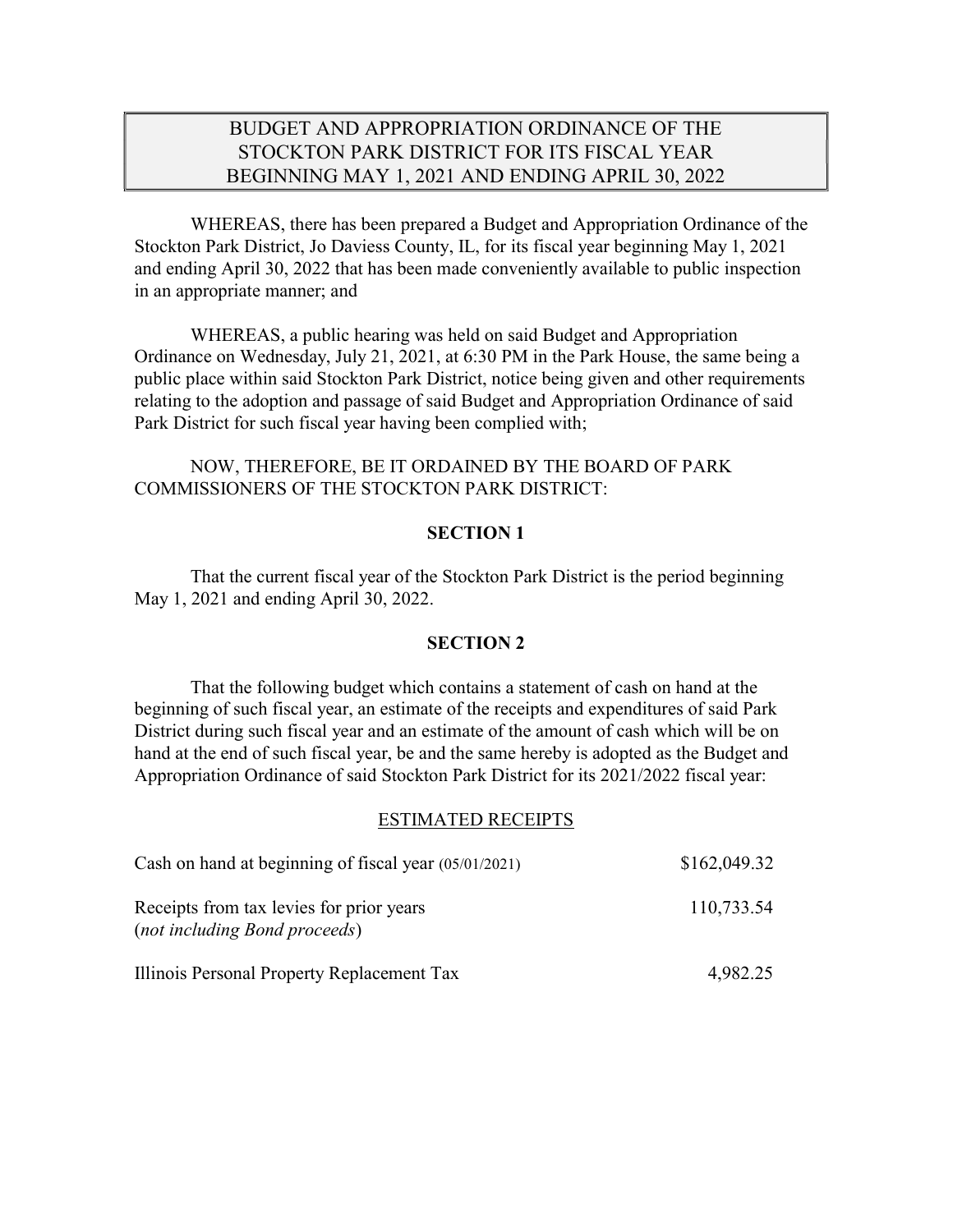Miscellaneous:

| Swimming Pool Fees<br>Interest<br>Park House Fees<br>Memorials/Donations<br>School Reimbursement<br><b>TIF</b><br>Other | \$(135.09)<br>369.88<br>960.00<br>450.00<br>2,957.24<br>850.00<br>$-0-$ |          | <u>5,452.03</u> |
|-------------------------------------------------------------------------------------------------------------------------|-------------------------------------------------------------------------|----------|-----------------|
| Total of cash on hand at beginning of fiscal year and<br>estimated receipts during this fiscal year                     |                                                                         |          | \$283,217.14    |
|                                                                                                                         | <b>ESTIMATED EXPENDITURES</b>                                           |          |                 |
| A. CORPORATE FUND                                                                                                       |                                                                         |          |                 |
| <b>Administration Expense:</b><br>1.                                                                                    |                                                                         |          |                 |
| (a) postage, stationery, and<br>office supplies                                                                         |                                                                         | 500.00   |                 |
| (b) dues $&$ memberships                                                                                                |                                                                         | 500.00   |                 |
| (c) legal services $&$ publications                                                                                     |                                                                         | 5,000.00 |                 |
| (d) accounting services                                                                                                 |                                                                         | 500.00   |                 |
| <b>Total Administration Expense</b>                                                                                     |                                                                         |          | 6,500.00        |
| Park Site:<br>2.                                                                                                        |                                                                         |          |                 |
| (a) misc. repairs                                                                                                       |                                                                         | 2,500.00 |                 |
| (b) repair of tables, benches and<br>playground equipment                                                               |                                                                         | 2,500.00 |                 |
| (c) purchase of new equipment                                                                                           |                                                                         | 5,000.00 |                 |
| <b>Total Park Site Expense</b>                                                                                          |                                                                         |          | 10,000.00       |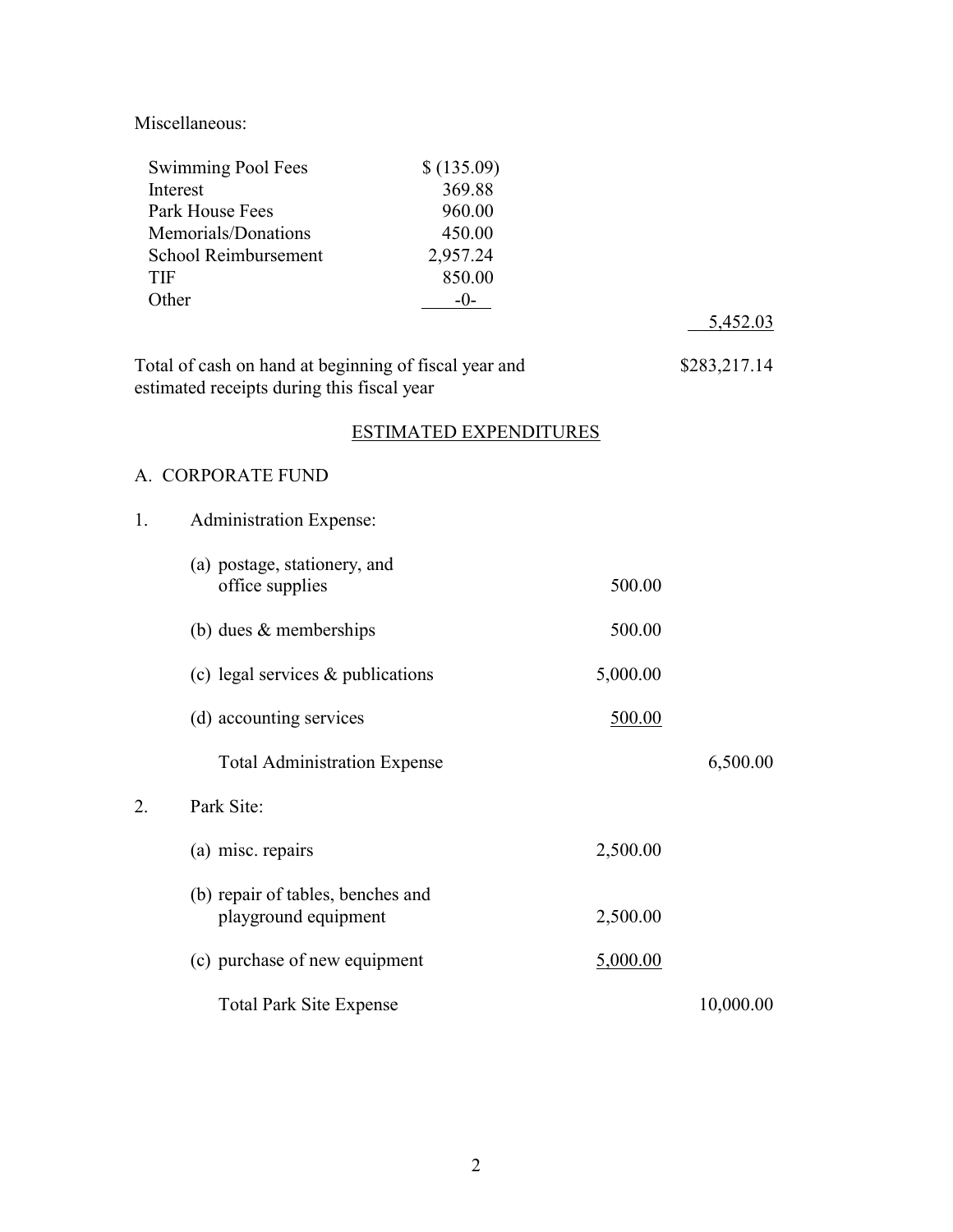| 3. | Operations:                                                                                                                                      |                 |           |
|----|--------------------------------------------------------------------------------------------------------------------------------------------------|-----------------|-----------|
|    | (a) labor, mowing $&$ maintaining park                                                                                                           | 27,500.00       |           |
|    | (b) supplies                                                                                                                                     | 5,500.00        |           |
|    | (c) utilities                                                                                                                                    | <u>2,500.00</u> |           |
|    | <b>Total Operations Expense</b>                                                                                                                  |                 | 35,500.00 |
| 4. | <b>Swimming Pool:</b>                                                                                                                            |                 |           |
|    | (a) lifeguard wages                                                                                                                              | 20,000.00       |           |
|    | (b) chemicals                                                                                                                                    | 5,000.00        |           |
|    | (c) repairs                                                                                                                                      | 2,500.00        |           |
|    | (d) other                                                                                                                                        | 1,000.00        |           |
|    | <b>Total Swimming Pool Expense</b>                                                                                                               |                 | 28,500.00 |
| 5. | Contingent:                                                                                                                                      |                 |           |
|    | For miscellaneous and unforeseen general expenses not<br>included in any of the above items                                                      | 1,000.00        |           |
|    | Total estimated Corporate Fund (Administration, Park Site,<br>Operations, Swimming Pool and Contingent) expenses<br>during 2021/2022 fiscal year |                 | 81,500.00 |
| 6. | <b>Recreation Fund:</b>                                                                                                                          |                 |           |
|    | (a) Salaries                                                                                                                                     | 30,000.00       |           |
|    | (b) Supplies                                                                                                                                     | 10,000.00       |           |
|    | (c) Equipment                                                                                                                                    | 7,500.00        |           |
|    | Total estimated Recreation Fund expenses<br>during 2021/2022 fiscal year                                                                         |                 | 47,500.00 |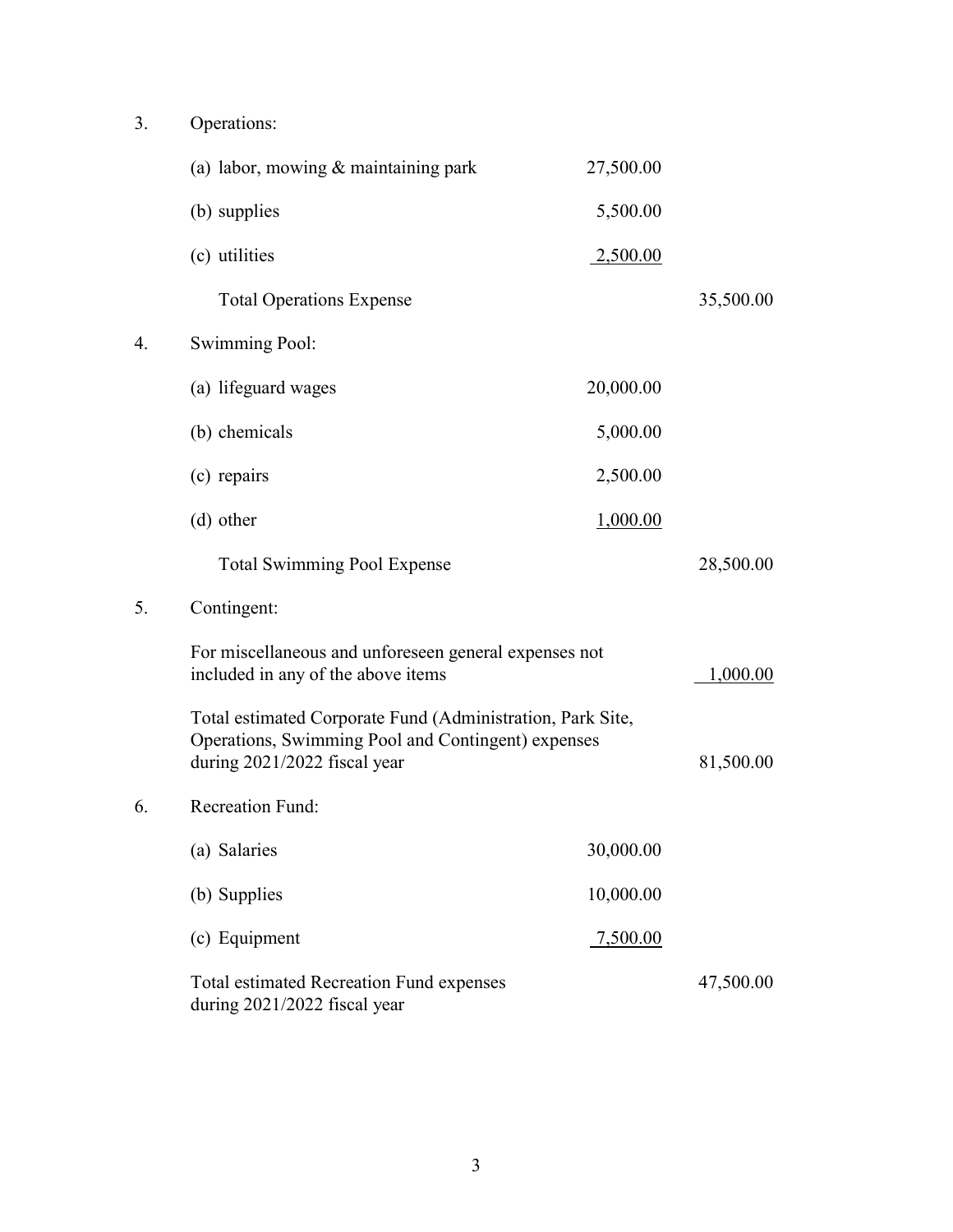| 7. | Total estimated tort immunity and liability,<br>workmen's compensation and unemployment<br>insurances expense during 2021/2022 fiscal year | 35,000.00    |
|----|--------------------------------------------------------------------------------------------------------------------------------------------|--------------|
| 8. | Total estimated Social Security with holding expense<br>during $2021/2022$ fiscal year                                                     | 7,500.00     |
|    | Estimate of cash which will be on-hand<br>at end of fiscal year $(04/30/2022)$                                                             | 111,717.14   |
|    | Total of estimated expenditures during fiscal<br>year and of cash on-hand at end of such year                                              | \$283,217.14 |

#### SECTION 3

That the above sum of money, Eighty-One Thousand Five Hundred and No/100's Dollars, (\$81,500.00), being the total of the estimated expenditures as above indicated for Corporate Fund (Administration, Park Site, Operations, Swimming Pool and Contingent) expenses or so much thereof as may be required by law, is hereby appropriated for the various corporate needs and purposes of the Stockton Park District for its fiscal year beginning May 1, 2021 and ending April 30, 2022, as such needs and purposes are set forth above under the estimated expenditures during such period.

#### SECTION 4

That the above sum of money, Forty-Seven Thousand Five Hundred and No/100's Dollars, (\$47,500.00), being the total of the estimated expenditures as above indicated for Recreation expenses or so much thereof as may be required by law, is hereby appropriated for the various recreational needs and purposes of the Stockton Park District for its fiscal year beginning May 1, 2021 and ending April 30, 2022, as such needs and purposes are set forth above under the estimated expenditures during such period.

#### SECTION 5

That the above sum of money, Thirty-Five Thousand and No/100's Dollars, (\$35,000.00), being the total of the estimated expenditures as above indicated for tort immunity and liability, workmen's compensation and unemployment compensation insurance(s) or so much thereof as may be required by law, is hereby appropriated for the particular needs and purposes of the Stockton Park District for its fiscal year beginning May 1, 2021 and ending April 30, 2022.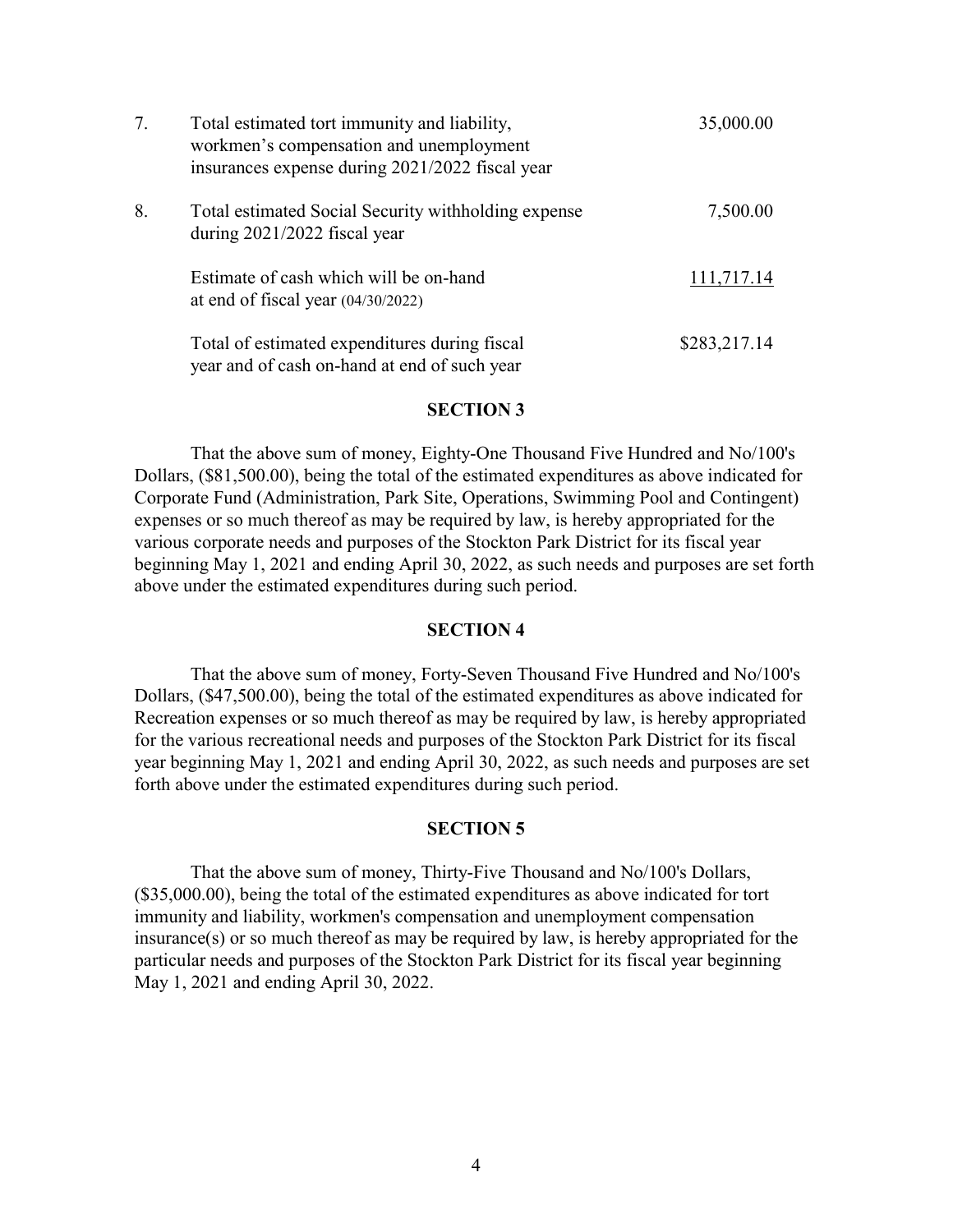# SECTION 6

That the above sum of money, Seven Thousand Five Hundred and No/100's Dollars (\$7,500.00), being the total of the estimated expenditures as above indicated for Social Security withholding or so much thereof as may be required by law, is hereby appropriated for the particular needs and purposes of the Stockton Park District for its fiscal year beginning May 1, 2021 and ending April 30, 2022.

## SECTION 7

That all unexpended balances in any item or items of any general appropriation made by this Ordinance may be expended in making up any deficiency in any item or items of the same general appropriation made by this Ordinance.

# SECTION 8

That this Ordinance shall be in full force and effect from and after its passage, approval and publication.

DATED: July 21, 2021. APPROVED:

 RICHARD TEN PAS President of the Board of Park Commissioners of the Stockton Park District

PASSED: July 21, 2021.

ATTEST:

CALVIN KLOPF Secretary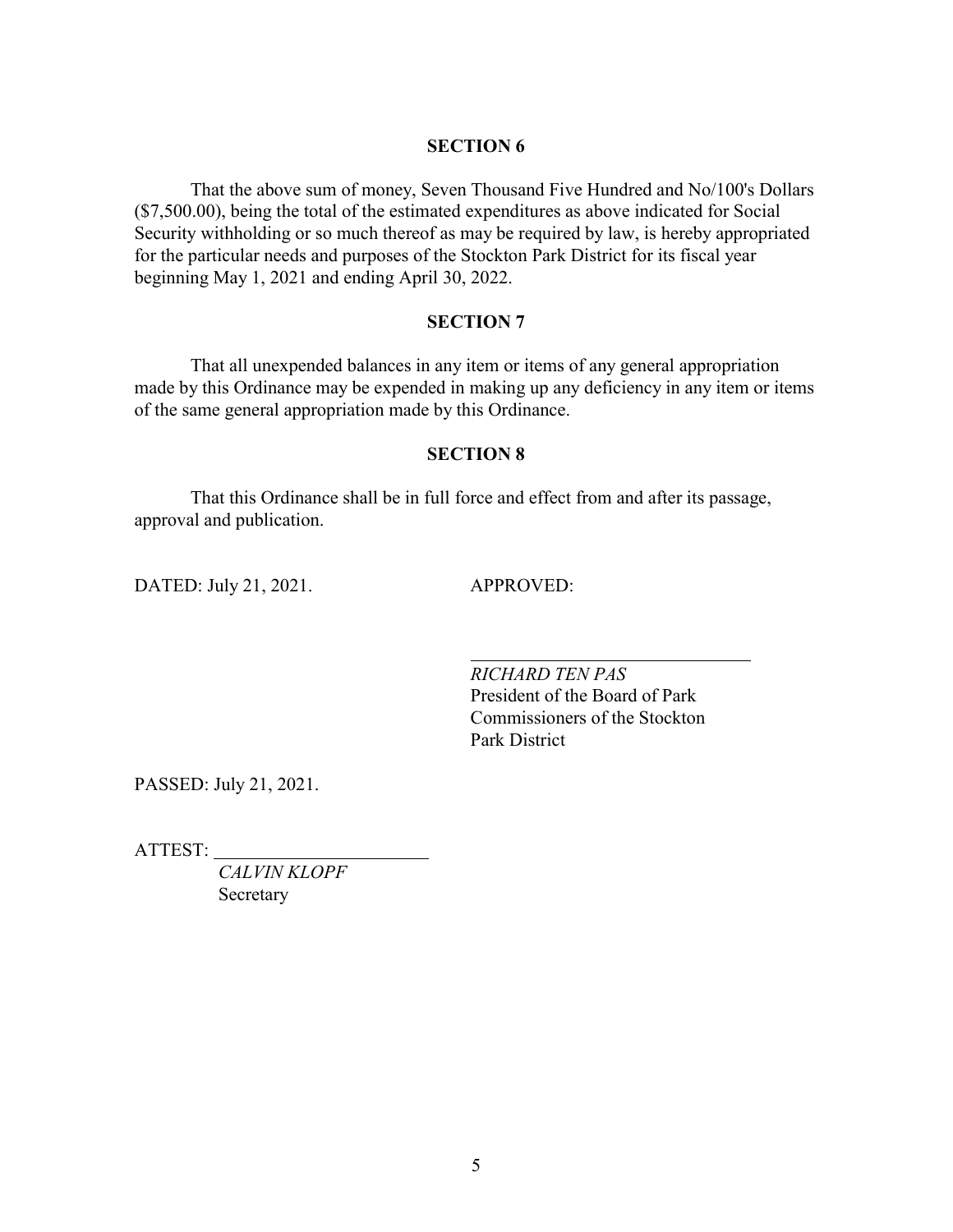# **CERTIFICATION**

 The undersigned, duly elected, qualified and acting Secretary of Stockton Park District, Jo Daviess County, IL, does hereby certify that the foregoing is a true and correct copy of the Budget and Appropriation Ordinance of said Stockton Park District for its fiscal year beginning May 1, 2021 and ending April 30, 2022 as adopted.

DATED: July 21, 2021.

 CALVIN KLOPF Secretary Stockton Park District